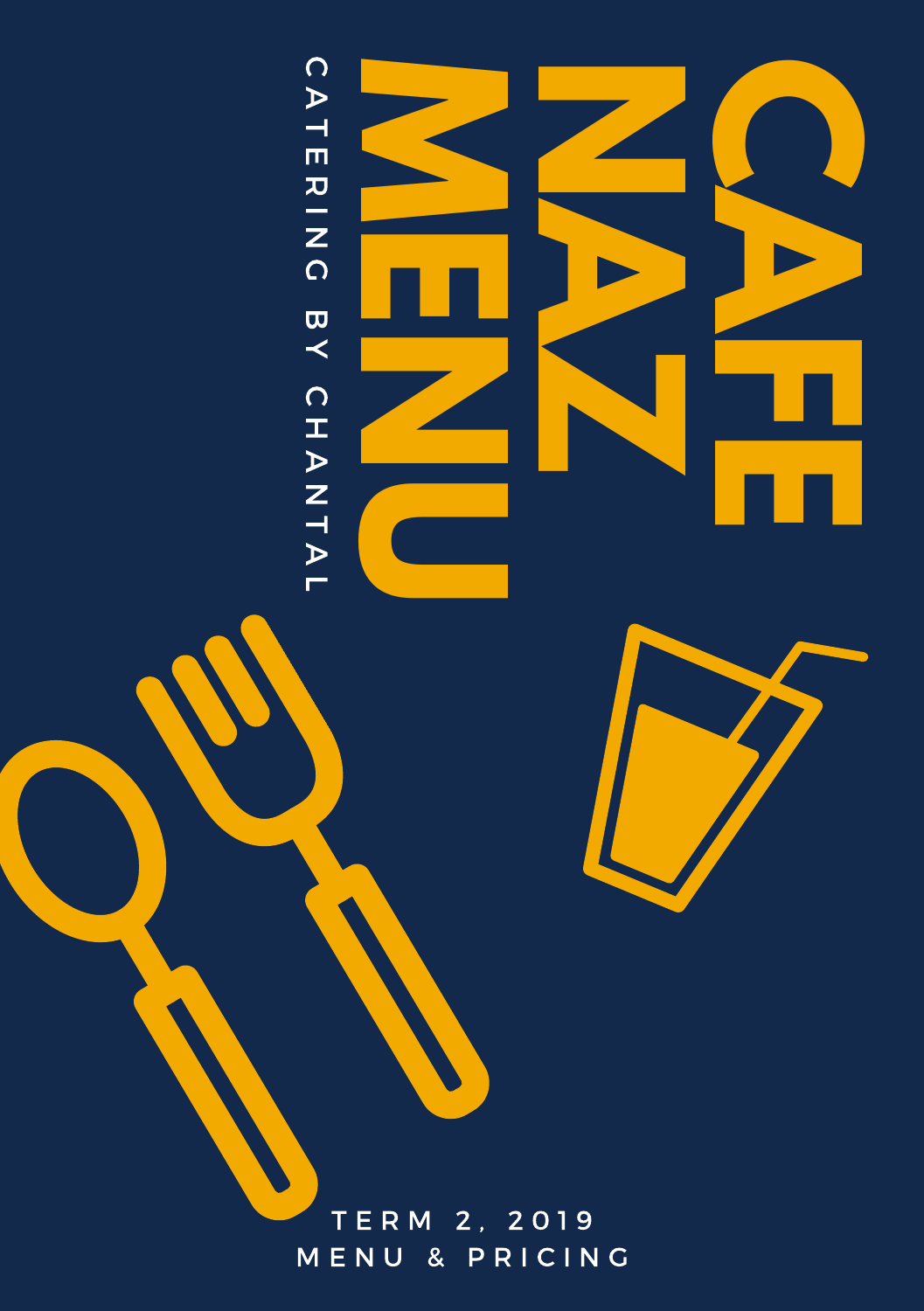# **- D A I L Y S P E C I A L S -**

- 5

70

| <b>Monday</b>                   |        |
|---------------------------------|--------|
| Pasta of the day                |        |
| small                           | \$4.00 |
| large                           | \$5.00 |
| <b>Tuesday</b>                  |        |
| Big Naz Burger                  | \$5.50 |
| Beef pattie, lettuce, onion,    |        |
| double American cheese &        |        |
| special burger sauce            |        |
| Wednesday                       |        |
| Wedges topped with cheese &     | \$5.00 |
| bacon                           |        |
| add sour cream                  | 50c    |
| <b>Thursday</b>                 |        |
| <b>Butter chicken with rice</b> | \$6.00 |
| Chicken parma & chips           | \$5.50 |
| schnitzel, pizza sauce,         |        |
| cheese                          |        |
| Friday                          |        |
| Hot roast beef roll             | \$5.00 |
| with rich gravy                 |        |
| Fish & chips in newspaper       | \$5.00 |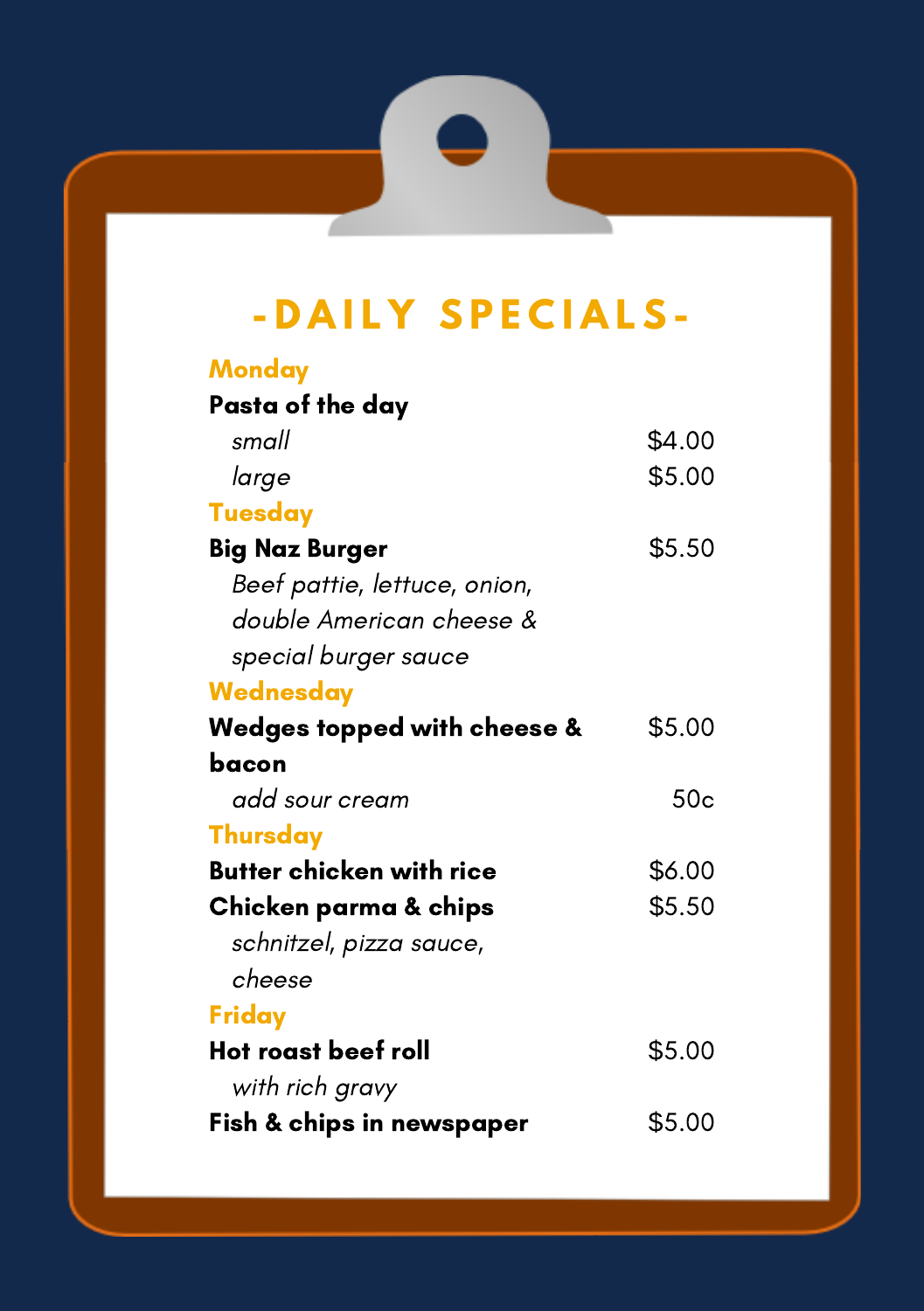### **- R E C E S S -**

| <b>Assorted jaffles/toasties</b>  | \$3.50        |
|-----------------------------------|---------------|
| ham/cheese/tomato,                |               |
| baked beans/cheese,               |               |
| spaghetti/cheese                  |               |
| Egg & bacon or egg & sausage      | \$4.00        |
| pockets                           |               |
| Ham and cheese pockets            | \$2.00        |
| Ultimate breakfast brioche burger | \$5.50        |
| egg, bacon, sausage,              |               |
| American cheese & relish          |               |
| Egg, bacon and hashbrown wrap     | \$5.50        |
| Individual hashbrown              | \$1.00        |
| Popcorn chicken pocket            | \$2.50        |
| <b>Homemade savoury scrolls</b>   | \$2.50        |
| cheese & tomato/bacon,            |               |
| cheese & BBQ sauce                |               |
| Homemade hotdog bite              | \$2.50        |
| Oven baked potato cakes           | $$2.00$ for 2 |

# **- L U N C H -**

| Oven baked potato gems             | \$3.50 |
|------------------------------------|--------|
| Popcorn chicken and chip bucket    | \$4.50 |
| Nachos with cheese, salsa and sour |        |
| cream                              | \$5.00 |
| Chicken parma mini roll toasted    |        |
| schnitzel, pizza sauce, cheese     | \$4.00 |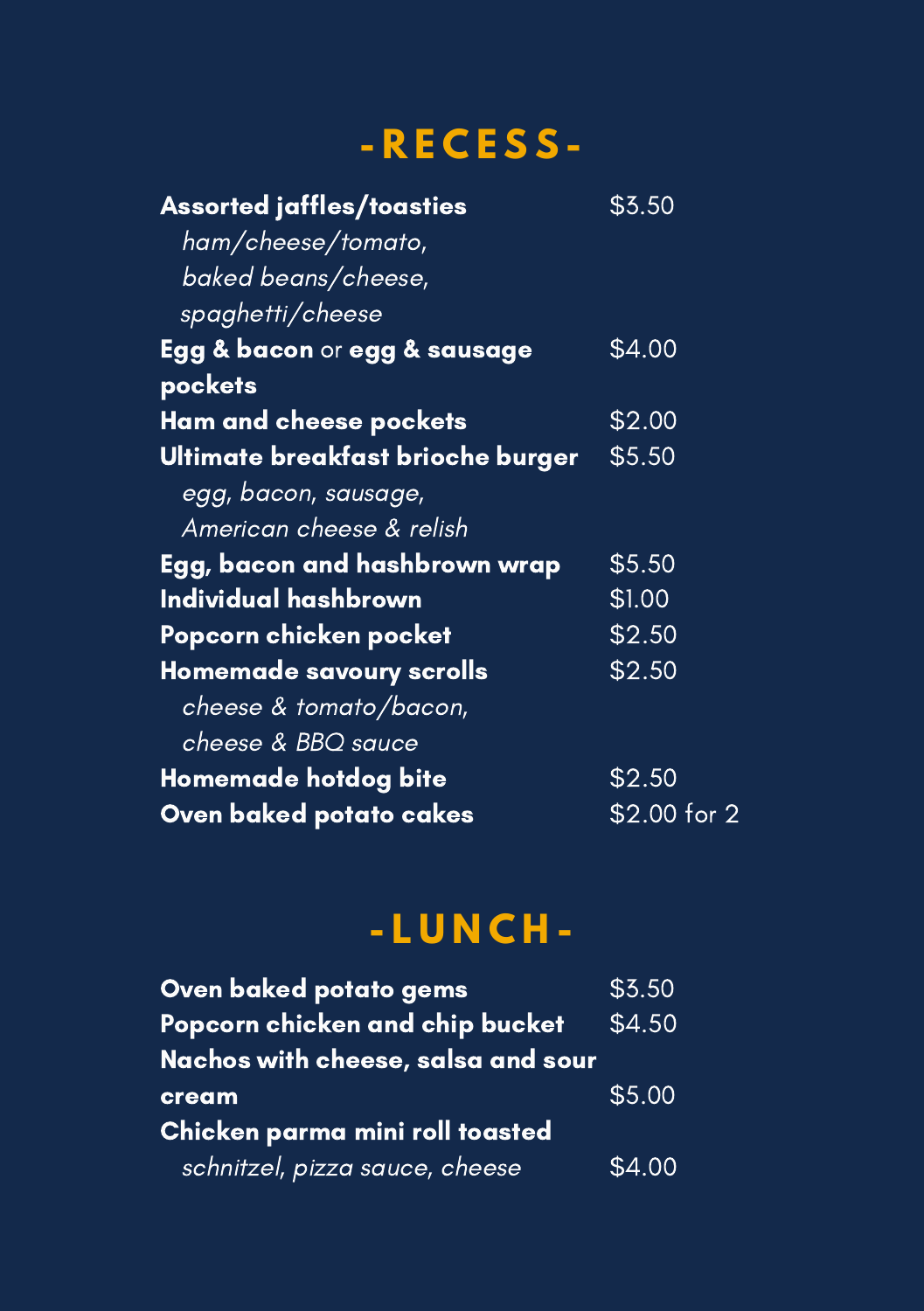# **- A L L D A Y -**

| <b>Berry and yoghurt cups</b>      | \$4.00          |
|------------------------------------|-----------------|
| with homemade granola              |                 |
| <b>Fresh fruit salad</b>           | \$4.00          |
| <b>Housemade Milo mousse</b>       | \$2.50          |
| Fantastic noodle cup               | \$3.00          |
| beef/chicken/oriental              |                 |
| <b>Assorted croissants</b>         |                 |
| cheese or Nutella                  | \$4.50          |
| ham & cheese                       | \$4.80          |
| Homemade snack size pizza          | \$4.00          |
| Hotdog                             |                 |
| Oven baked spring rolls            | \$3.00          |
| Dim sims                           | \$3.00          |
| steamed/oven baked                 | \$2.40 for 2    |
| Vegetable dim sim                  |                 |
| steamed                            | \$2.00          |
| Large chicken dim sim              |                 |
| South Melbourne dim sim            | \$2.00          |
| beef, steamed                      | \$2.00          |
| Homemade sausage rolls             |                 |
| beef or chicken                    | \$3.00          |
| Homemade spinach and ricotta rolls |                 |
| <b>Assorted traveller pies</b>     | \$3.00          |
| Large chunky beef chilli pie       |                 |
| <b>Sauce sachet</b>                | \$4.20          |
| tomato, BBO,                       | \$5.00          |
| American mustard, soy              | 30 <sub>c</sub> |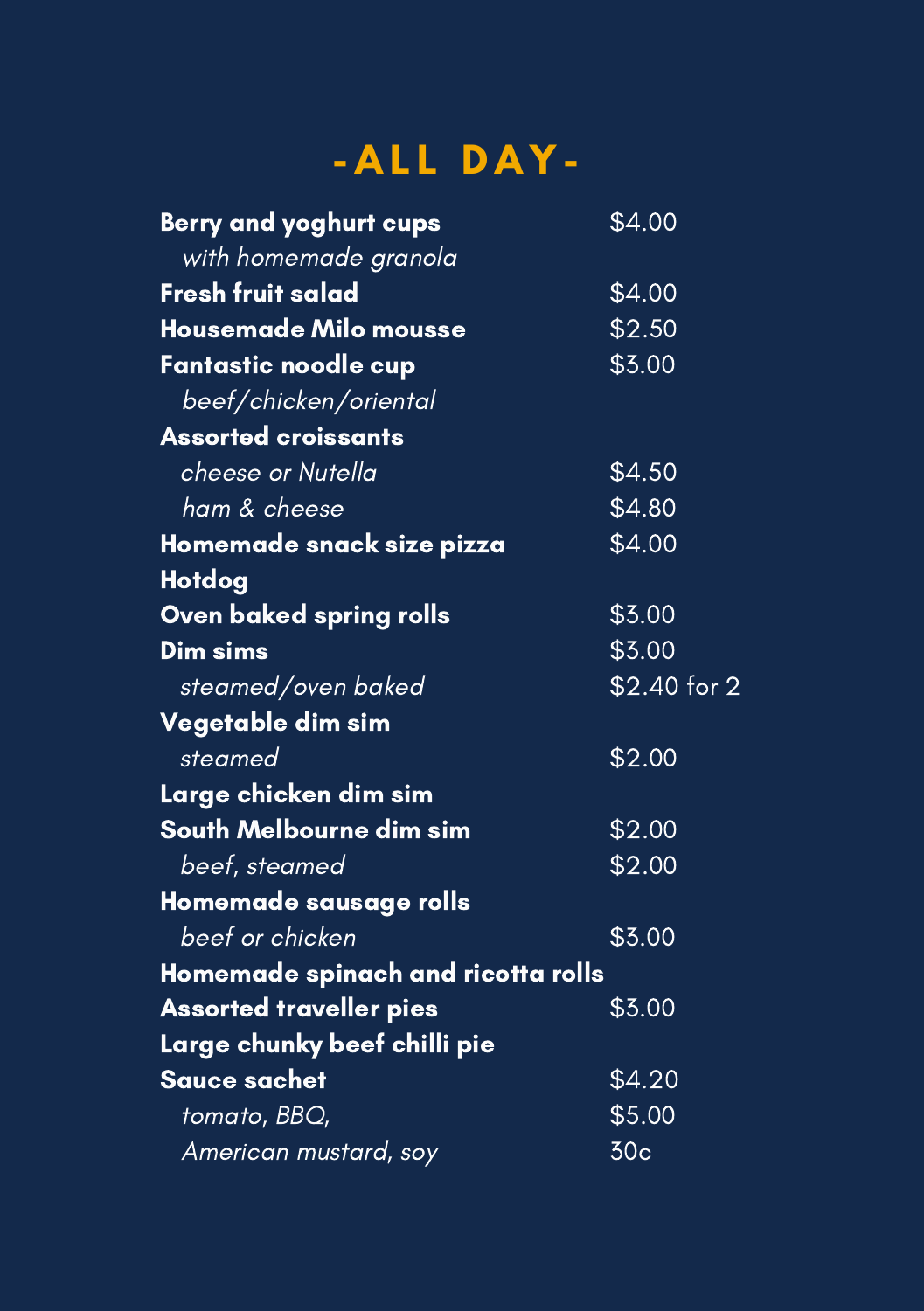### **- S A N D W I C H B A R -**

We always have a large selection of sandwiches, rolls and roti wraps pre-made for recess and lunch as standard. Alternatively, we can make to order and have available for pick up at recess or lunch.

All items can be toasted upon request.

San

 $\bullet$  $\bullet$  $\bullet$  $\bullet$ 

| Fresh baked focaccia, baguette, roti \$7.50 |                                              |  |
|---------------------------------------------|----------------------------------------------|--|
| bread or 12" wrap with assorted             |                                              |  |
| fillings                                    |                                              |  |
| Fresh sandwich bread daily, priced          |                                              |  |
| per # of fillings eg.                       |                                              |  |
| 2 fill                                      | \$3.50                                       |  |
| 3 fill                                      | \$4.00                                       |  |
| $4 + fill$                                  | \$5.00                                       |  |
| <b>Meat extra</b>                           | \$1.00                                       |  |
| avocado extra                               | 50 <sub>c</sub>                              |  |
| Salads seasonal                             |                                              |  |
| small                                       | \$5.50                                       |  |
| large                                       | \$6.50                                       |  |
| add \$1.00 for meat                         |                                              |  |
| andwich bar fillings include:               | • Tandoori chicken breast                    |  |
| Lettuce or baby spinach                     | Roast chicken (cooked on<br>$\bullet$        |  |
| Tomato                                      | premise)                                     |  |
| Cucumber                                    | Falafel (gluten and dairy free)<br>$\bullet$ |  |
| Carrot                                      | Roasted vegetable selection<br>$\bullet$     |  |
| Red onion                                   | (pumpkin, red capsicum strips                |  |
| Alfalfa                                     | and zucchini)                                |  |
| Avocado                                     | • Boiled eggs                                |  |
| Tasty cheese sliced/grated                  | Homemade mayo/sweet chilli<br>$\bullet$      |  |
| Fetta                                       | mayo (contains egg)                          |  |
| Oven baked 100% real chicken                | Homemade garlic yoghurt sauce<br>$\bullet$   |  |
| breast schnitzel                            | Homemade tomato relish<br>$\bullet$          |  |
| Virginian leg ham                           | <b>BBQ</b> sauce or Pizza sauce<br>$\bullet$ |  |
|                                             |                                              |  |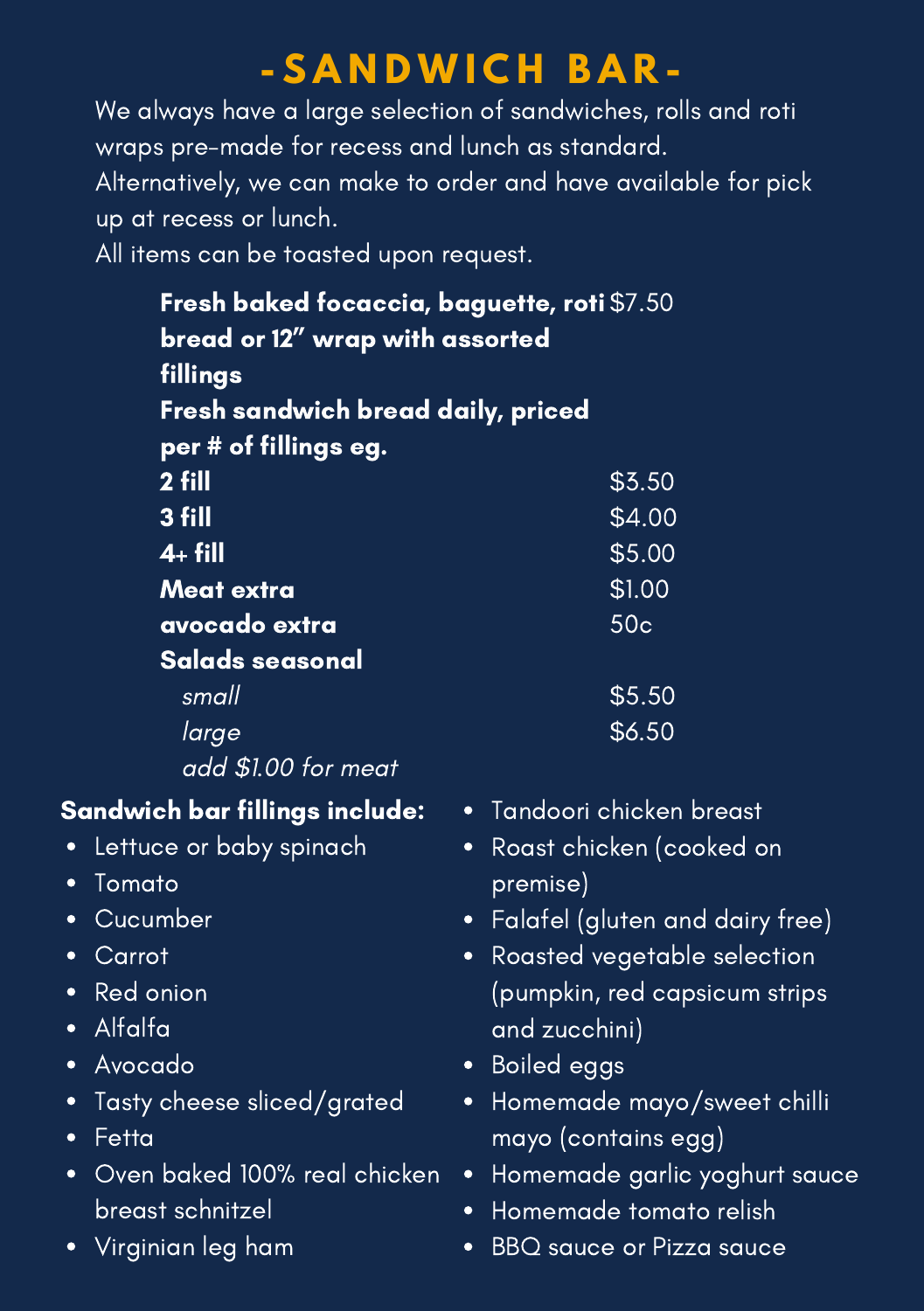## **- S N A C K S / C O N F E C T I O N A R Y -**

| Fantastic noodle cup         | \$3.00          |
|------------------------------|-----------------|
| beef/chicken/oriental        |                 |
| <u>Jackaroo nuts</u>         | \$2.50          |
| <b>Corntos</b>               | \$1.00          |
| <b>Packet of Chips</b>       |                 |
| Vegie                        | \$1.20          |
| Small                        | \$1.80          |
| Large                        | \$2.80          |
| <b>Mentos</b>                | \$2.50          |
| <b>Fruit tingles</b>         | \$2.50          |
| <b>Eclipse hard mints</b>    | \$3.00          |
| <b>Eclipse chewy mints</b>   | \$2.50          |
| <b>Skittles</b>              | \$2.50          |
| <b>Starburst lollies</b>     | \$3.50          |
| <b>Lollypops</b>             | \$1.00          |
| Snap crackle bars            | 50 <sub>c</sub> |
| <b>Red vines</b>             | \$1.00          |
| Wagon wheel                  | \$2.50          |
| <b>Sesame snaps</b>          | \$1.50          |
| <u>Rice cracker biscuits</u> | 20 <sub>c</sub> |
| Byron bay cookie             | \$3.00          |
| Choc chip cookie             | \$2.50          |
| <b>Choc Bars</b>             | \$2.00          |

# **- F R O Z E N S N A C K S -**

| Gaytime                 | \$3.50 |
|-------------------------|--------|
| <b>Paddle pop</b>       | \$1.50 |
| <b>lcy twist</b>        | \$1.50 |
| Cyclone                 | \$2.50 |
| Calippo                 | \$1.20 |
| <b>Zooper Dooper</b>    | \$1.00 |
| Frozen orange juice cup | \$1.00 |
| Frozen yoghurt          | \$2.50 |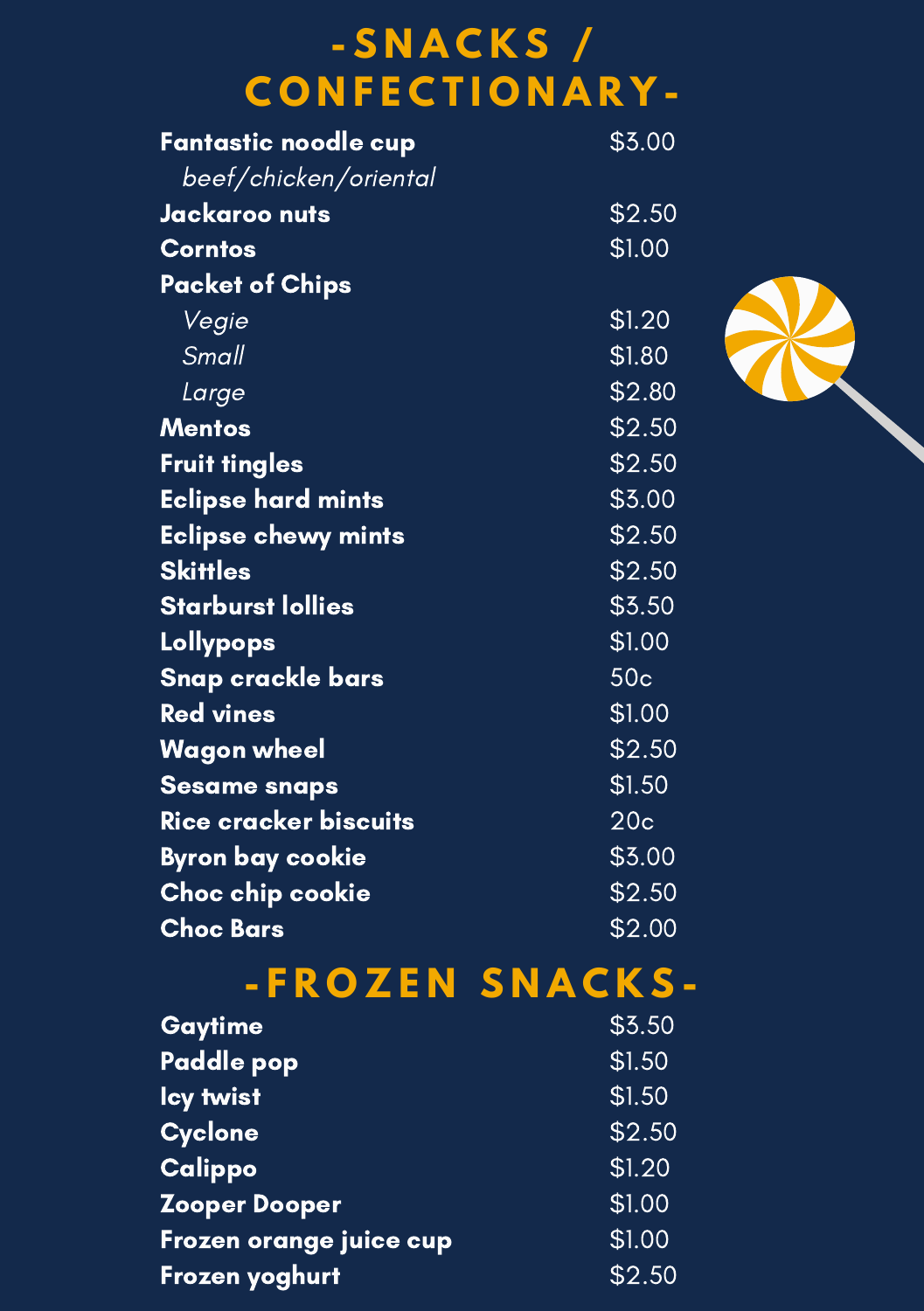

# **- C O L D D R I N K S -**

| <b>Coolridge 750ml Pump</b>             | \$4.00 |
|-----------------------------------------|--------|
| Water 600ml                             | \$2.00 |
| <u>Waterfords sparkling water range</u> | \$3.00 |
| LA Ice can                              | \$2.00 |
| <b>Coconut water</b>                    | \$3.00 |
| Kombucha                                | \$3.50 |
| Schweppes cans                          | \$2.50 |
| Pepsi 600ml                             | \$4.00 |
| Lipton Ice Tea                          | \$4.00 |
| Gatorade                                | \$4.00 |
| Juice                                   | \$3.00 |
| Juice box                               | \$1.50 |
| Oak Milk                                |        |
| <u>Small</u>                            | \$2.80 |
| Large                                   | \$3.80 |
| <u>Up &amp; Go</u>                      |        |
| Small                                   | \$2.80 |
| Large                                   | \$3.80 |
| <b>Ice Break Milk</b>                   | \$3.80 |
| Thick/Protein Oak Milk                  | \$4.20 |

# **- H O T D R I N K S -**

| <b>Students Hot Chocolate</b> | \$2.00 |
|-------------------------------|--------|
| <b>Barista made</b>           |        |
| coffee/chai/choc              |        |
| small                         | \$3.50 |
| regular                       | \$4.00 |
| large                         | \$4.50 |